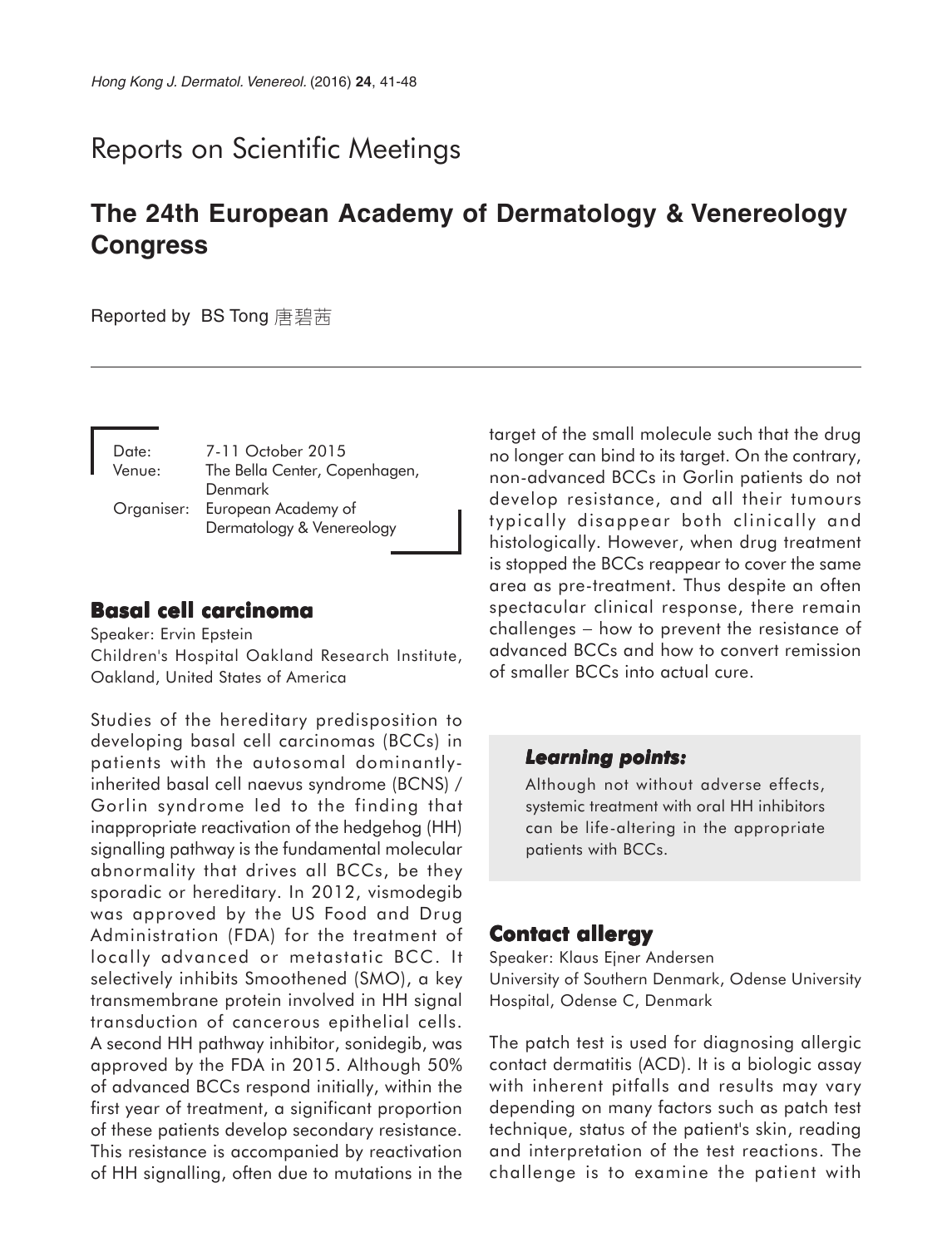dermatitis and establish the suspicion of ACD, to select the allergens to be tested, read and interpret the test reactions. The correct diagnosis of ACD may be missed if the allergen in question is not tested, and ACD is often a complicating factor aggravating other eczematous diseases. The use of a baseline patch test series comprising the most common allergens in all patients with suspected ACD is widely accepted. However, supplementary patch tests with working materials, gloves, topically applied products, and extra allergens selected on the basis of patient history and known exposures are often required to establish the correct diagnosis.

A working group under The European Society of Contact Dermatitis (ESCD) has published guidelines for diagnostic patch testing with recommendations on best practice.

Patch testing may be considered in patients with:

- 1. Suspected contact dermatitis, acute or chronic, including dermatitis related to occupational exposures.
- 2. Other types of chronic dermatitis not improving with treatment.
- 3. Skin and mucous membrane eruptions including delayed type drug eruptions in which delayed hypersensitivity is suspected.

The dermatologist must always assess whether an established contact allergy is present, past or unknown relevance, or is attributable to cross-reactivity. Both personal and occupational exposures need to be addressed.

In the case of unknown relevance of a positive patch test reaction, it is recommended to repeat the clinical examination, re-evaluate the history and exposure, and to perform use-test, spot tests, chemical analysis and worksite visits, where indicated.

Fragrance allergy is frequent and involves great complexity with more than 2,000 substances involved. Fragrances are often used in deodorants, lotions, fragrances and topical medicaments. There are many sensitisers such as natural products and chemicals. Sometimes air oxidation can lead to the formation of allergens: fragrance allergens are formed in the product – oxidised limonene and oxidised linalool. As a result, improved patch test screening materials are needed, e.g. testing with patients' own products. This requires a dedicated patient and a collaborative cosmetic manufacturer willing to supply product ingredients for supplementary testing.

Ethylhexylglycerin is an emollient solvent and fixative with antimicrobial properties and enhances preservative effects and can be found in emulsifiers and surfactants. Allergic contact dermatitis can therefore be caused by emulsifiers. Although rare, it may cause severe dermatitis. There are no definite patient risk factors and the concentration required for patch testing is difficult to establish. Sometimes, the compounds themselves are also irritants.

Another point of interest is biomaterial hypersensitivity – whether it is possible for patients to develop allergic reactions following total knee arthroplasty. This is an uncommon complication but must be recognised to ensure the health and satisfaction of patients. Some studies acknowledge the correlation but do not identify a causative relationship for metal hypersensitivity reactions after total knee arthroplasty. It is recommended that clinicians should refrain from routine patch testing prior to surgery unless the patient has already had implant surgery with complications suspected to be allergic or has a history of clinical metal intolerance of sufficient magnitude to be of concern to the patient or a health provider. The clinical work-up of a patient suspected of having an allergic reaction to a metal implant should include patch testing and possibly *in-vitro* testing.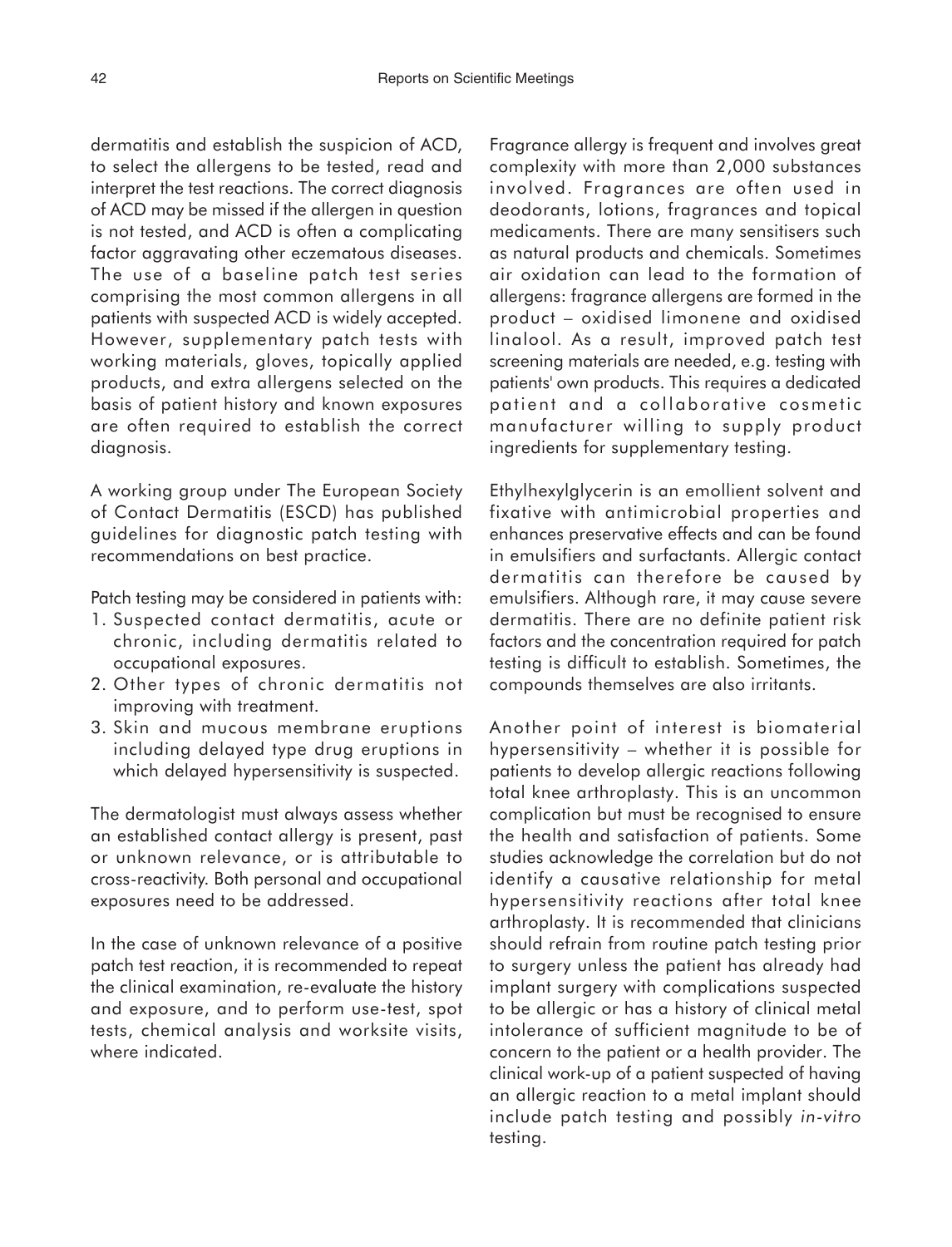#### *Learning points: Learning*

Clinicians should refrain from routine patch testing prior to total knee arthroplasty unless the patient has already had implant surgery with complications suspected to be allergic or has a history of clinical metal intolerance of sufficient magnitude to be of concern to the patient or clinician.

#### **How to approach vasculitis**

Speaker: Cord Sunderkötter

Department of dermato-infectiology, University of Münster, Münster, Germany

Vasculitis involves a wide clinical spectrum, often involving other organs, and with several different pathophysiological mechanisms, sometimes closely related to the process of granulocyte transmigration.

Vasculitis encompasses several serious diseases which, if left untreated, may run a severe, sometimes even fatal course (e.g. ANCA associated vasculitis) or result in permanent damage (e.g. blindness in giant cell arteritis). Since most vasculitides present with characteristic cutaneous signs or symptoms, it is important to recognise any red flags that indicate complications.

Histological and clinical algorithms are useful. Histological algorithm is determined by the size of vessels, type of affected vessels and type of inflammatory cells.

The multifaceted clinical algorithm of vasculitis can be seen in small vessel vasculitis. The combination of palpable purpura with a predilection for the lower legs, decrescendo-like reduction of lesion number cranially and "koebnerisation" by vasodilatory stimuli is pathognomonic for immune complex vasculitis, the most common form of cutaneous vasculitis.

Screening for vascular IgA deposits and renal involvement should be performed in these cases. Whenever this pattern presents with deviations such as necrosis at cold exposed sites or additional nodes, a different disease should be suspected e.g. cryoglobulinaemia or ANCAassociated vasculitis.

Scientifically, immune complex vasculitis reveals the vital process of granulocyte transmigration, because it takes place at exactly the same site where all inflammatory cells transmigrate into the tissue, usually without damaging the vessel wall. In the future, research on vasculitis may reveal special features of transmigration and therapeutic approaches which target the pathogenesis less widely than glucocorticoids

#### *Learning points: Learning*

The size of affected vessels determines clinical signs, and clinical algorithm is a primary step to establish the diagnosis of vasculitis. Dermatologists should be aware of the red flags and sometimes interdisciplinary approach is necessary.

## **Autoinflammation, autoinflammatory disease and the skin**

Speaker: Lars French Department of Dermatology, Zurich University Hospital, Switzerland

Autoinflammatory disease is a relatively newly described subset of diseases that are pathogenetically and clinically distinct from allergic or autoimmune diseases. Skin signs are a common feature of various inherited and acquired autoinflammatory diseases and should be recognised by dermatologists. Autoinflammatory diseases are characterised by seemingly unprovoked episodes of inflammation, absence of high titre autoantibodies and/or antigenspecific T-cell response, frequent presence of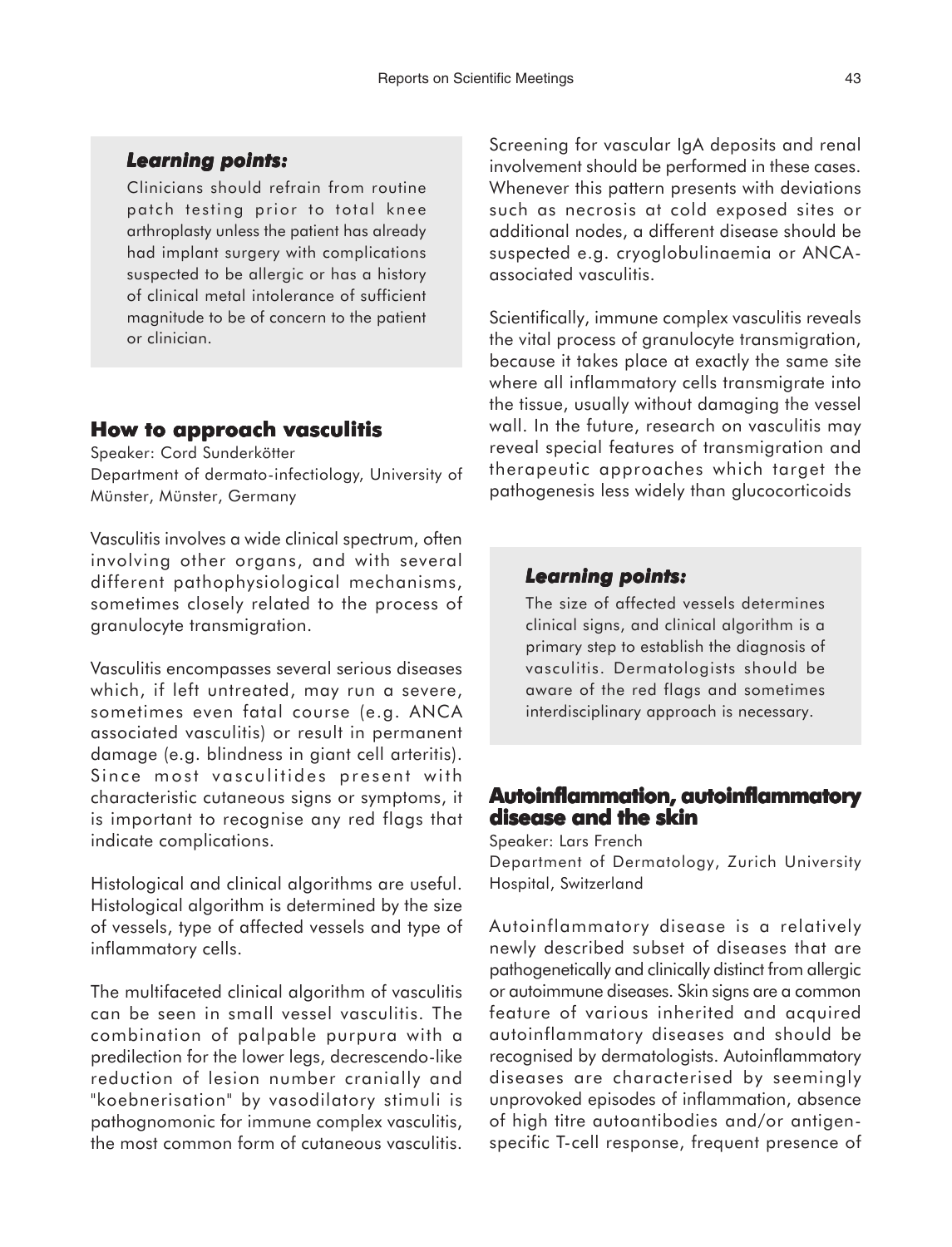sterile neutrophilic tissue inflammation and, in certain situations, dysregulation of interleukin (IL)-1b.

Several autoinflammatory diseases are monogenic and caused by mutations in genes regulating the function of cytoplasmic innate immune complexes, termed inflammasomes, resulting in enhanced secretion of the proinflammatory cytokine IL-1b. Recent experimental evidence also points to a role of the inflammasome and IL-1b in more commonly acquired inflammatory skin and systemic diseases characterised by an altered pathogenhost interaction or a biological response to endo- and/or exogenous danger signals.

Prototypic inherited autoinflammatory syndromes are the Cryopyrin-Associated Periodic Syndromes (CAPS) that have recurring fever and urticarial-like lesions, namely Muckle-Wells syndrome, familial cold urticaria syndrome, and chronic infantile neurological cutaneous and articular syndrome.

Gradually the clinical spectrum of accepted autoinflammatory diseases has broadened to include acquired abnormalities in proteins involved in the inflammasome and IL-1 pathway, polygenic and even inflammatory diseases with unresolved genetic mutations. Of interest, these also include PAPA (Pyogenic Arthritis, Pyoderma gangrenosum, and Acne) syndrome, PASH (Pyoderma angrenosum, Acne, and Suppurative Hidradenitis) syndrome, SAPHO (Synovitis, Acne, Pustulosis, Hyperostosis and Osteitis) syndrome, Sweet syndrome, neutrophilic panniculitis and delayed pressure urticaria.

Insight into the molecular pathways and the pattern of activation and maintenance of the inflammatory response underlying these disorders have led to the discovery of new molecular therapeutic targets. The most wellknown is the dramatic response to anti IL-1 drugs in CAPS, which completely dampens inflammation in these severe disorders by selective blockade of a single crucial cytokine.

### *Learning points: Learning*

The IL-1 family and its members are key mediators of inflammation and may have been generally underestimated in their importance. Autoinflammatory diseases are often associated with skin manifestations that histologically show neutrophilic infiltration of the skin.

# **Resistance to STIs**

Speaker: Colm O'Mahony Countess of Chester Hospital, Chester, United Kingdom

Resistance to antibiotics is an inevitable consequence of use whether it is controlled or uncontrolled. *Neisseria gonorrhoeae* (GC) has developed resistance to all of the antibiotics ever used against it. GC resistance to cephalosporins is ominous. The first identified case was found in a female sex worker in Japan in 2011. Currently, efforts to stem the spread of cephalosporin resistance are focused on: 1) Dual therapy, using azithromycin or doxycycline along with ceftriaxone; 2) Targeting core groups. 3) Efforts to stop the acquisition of GC by education and condom use. These strategies may delay but will not halt the world-wide emergence of totally resistant GC. Gonorrhoea Antimicrobial Surveillance Programme (GASP) is in place in some countries.

It is thought that much resistance occurs through coincidental oropharyngeal infections with GC and other bacteria types. The oropharynx has such a collection of bacteria, all carrying genomes for resistance that it is easy for these to be transmitted to a transient gonococcal infection. The use of two antibiotics, i.e.